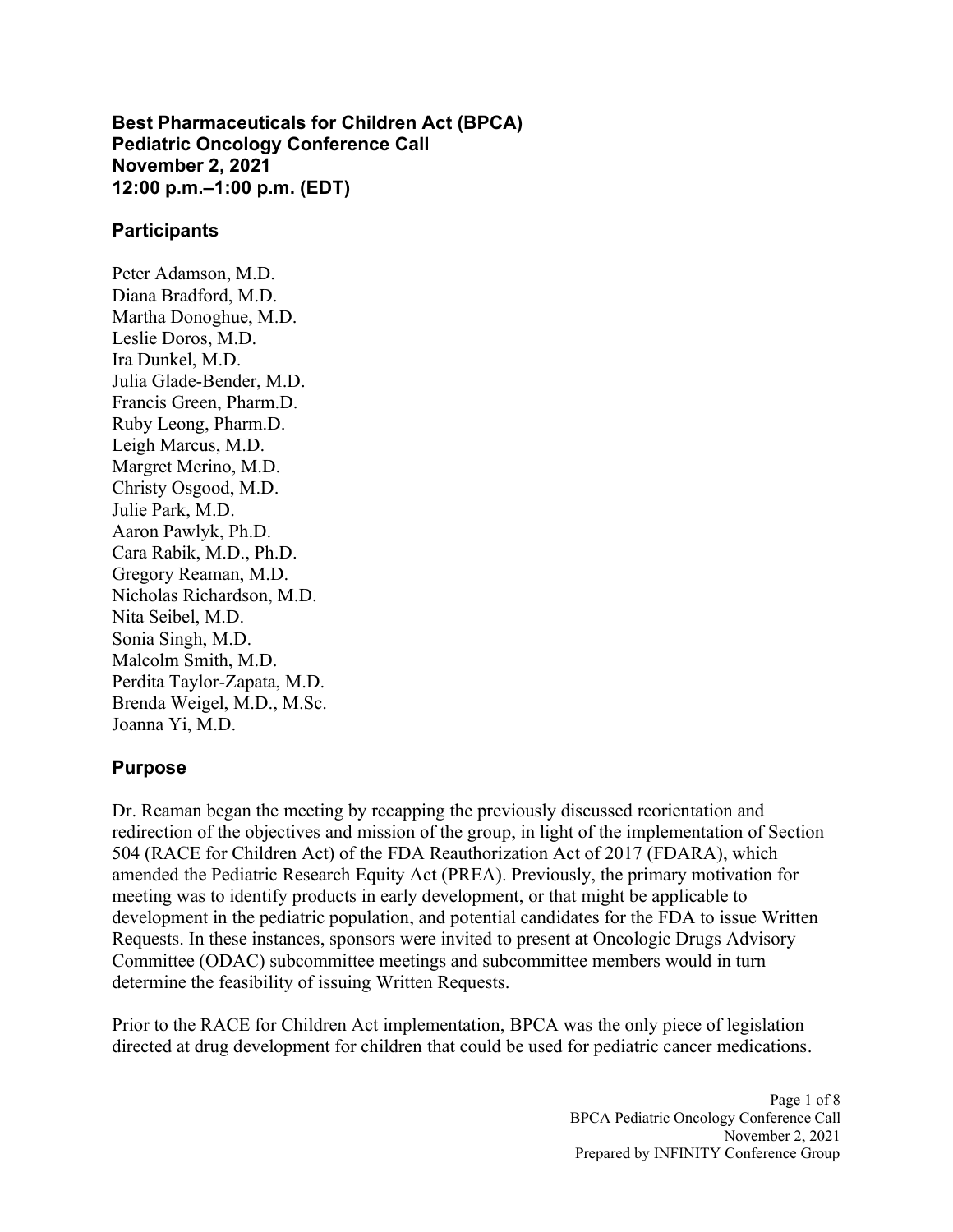This new mechanism offers more opportunities to require companies to conduct early phase studies, designed to evaluate dose, toxicity, and signal of activity.

Dr. Reaman noted that there were some products not discussed prior to August 2020, when the new legislation went into effect and invited the group to discuss recently approved drugs, or drugs that are in later phases of development, that might be potential candidates of interest for issuing Written Requests. These drugs could potentially be discussed at the pediatric subcommittee of ODAC meeting in May 2022. Of note, Written Requests can be issued without sponsors presenting, but the opportunity for the conversation among the investigator community is useful.

He also noted that in general, drugs are evaluated as single agents through these programs, but there may be opportunities to consider combinations (i.e., investigational drug in combination with an approved drug, two investigational drugs, or two approved drugs within the context of a Written Request). He then asked Dr. Brenda Weigel to give an update on the NCI PEP-CTN program.

## **NCI PEP-CTN**

Dr. Weigel presented on behalf of herself as well as Dr. Beth Fox who could not attend this call due to another commitment. She began by sharing a list of studies that are active or in development that do not have Written Requests. She noted there is also a cohort of fully-funded industry studies, many of which already have Written Requests, but did not plan to address these in detail.

She began by describing the following active studies:

• PEPN2011: Tegavivit (Wnt/β-catenin inhibitor)

This study recently activated with the first patient enrolling this week. This medication has been studied in adults, predominantly in desmoid tumors. It is well tolerated and administered via weekly IV. Dose-limiting toxicity (DLT) was not reached in the adult Phase 1 study. The dose was selected based on pharmacokinetics (PK); there was no biomarker used to determine dose. Data from four different groups showed responses in desmoid tumors in adults with both partial response and stable disease.

Preclinical pediatric data from four different groups is available in osteosarcoma, Ewing sarcoma, and lymphoma. The data is unpublished but demonstrates relevance in pediatrics. The current trial will include a Phase 1 dose escalation in solid tumors, as well as multiple planned Phase 2 expansion cohorts of this single agent study. The plan is to start with the adult recommended Phase 2 dose with a planned de-escalation, along with the potential to escalate if needed. This decision will be based on PK and toxicity.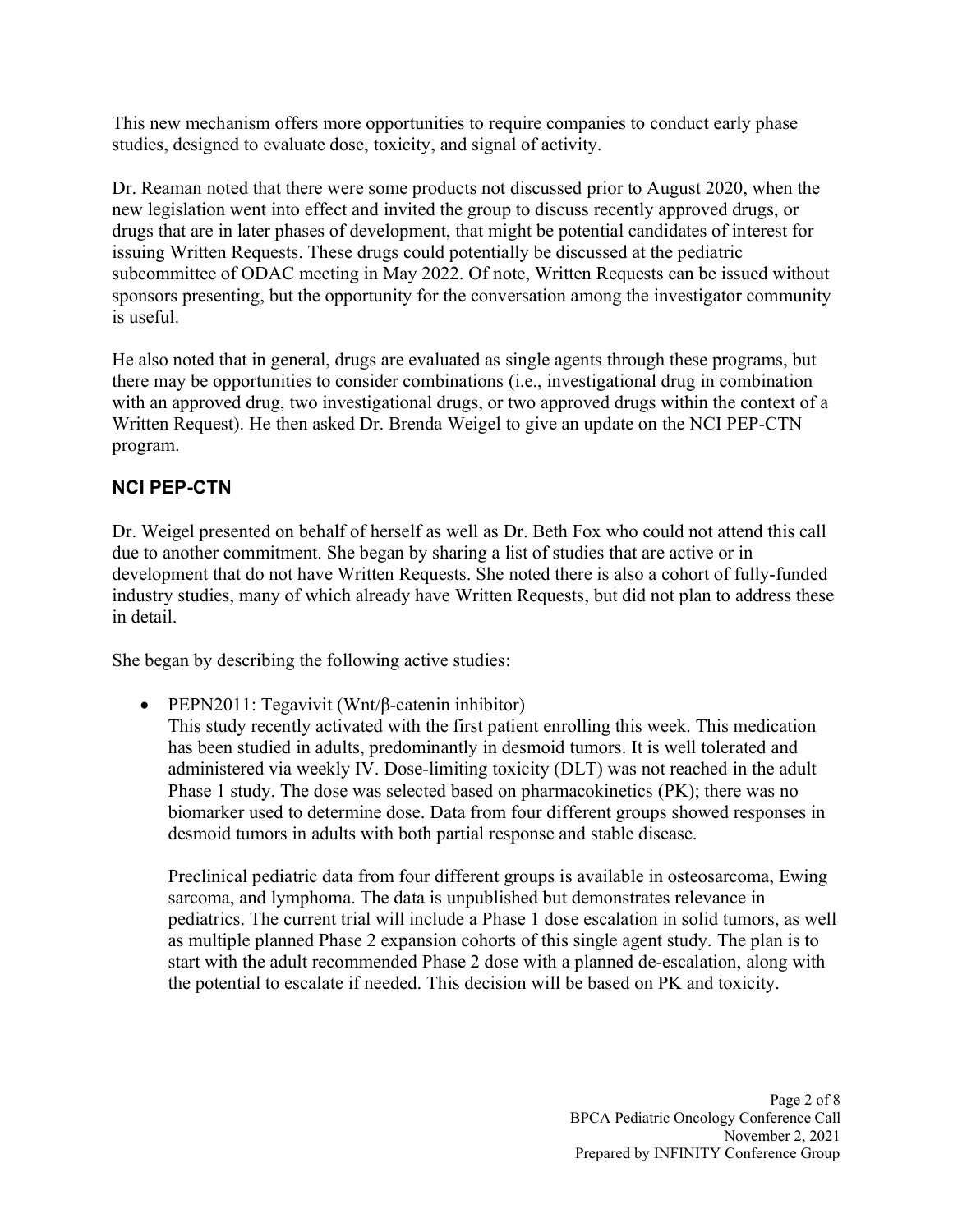• PEPN1812: Flotetuzemab (CD123 X CD3)

This study targets 2<sup>nd</sup> or greater relapsed acute myeloid leukemia (AML) and is not biomarker-selected, so CD 123 expression is not required; it is ubiquitously expressed on AML.

The study involves increasing dosage during the first week and continuing it at the highest dose level. The adult recommended phase starting dose was 500 nanograms per kilo per day with the second dose level at 700 nanograms per kilo per day. Dr. Weigel explained that the toxicity was noted, and cytokine release syndrome has been an issue. Dose-limiting toxicities have been noted in first and subsequent cycles in both dose levels.

The study has been paused for assessment. There is a planned Phase 2 study through LLS PEDAL in the AML relapse population.

• ADVL1414: Selinexor

This study has completed accrual and is a first in class selective inhibitor of nuclear export. This study had two dose escalations. For Part A, dose escalation was first defined on a dosing schedule of twice weekly and was then revised to a weekly schedule. Part B was a dose expansion in high grade gliomas.

The interest in this study was in the CNS population. The toxicities demonstrated here were predominantly hematologic and thrombocytopenic. PK was also completed. The lower dose of the twice weekly administration was thought to be not sufficient to penetrate to the CNS, hence the higher doses weekly, which was further explored.

The study has completed accrual to dose finding as well as part B and is awaiting results from the Phase 2 expansion. The recommended Phase 2 dose has been defined and there is a Phase 2 COG study planned in Diffuse Intrinsic Pontine Glioma (DIPG), expected to open in early 2022.

• ADVL1514: nab-rapamycin

There were two cycles for this study. Cycle one was a single agent given on days one and eight and cycle two was given in combination with temozolomide and irinotecan. In this study, researchers needed to de-escalate twice. The main toxicity, both as a single agent and in combination, was thrombocytopenia. The study is currently closed, with the PK and pharmacodynamics (PD) pending. The recommended Phase 2 dose has been defined as DL-2 15 mg/m<sup>2</sup>. There is discussion with the Bone Tumor committee of a possible study in Ewing sarcoma, but this decision is pending PK and PD data.

Dr. Weigel went on to describe PEP-CTN Studies in Development:

• PEPN2111: CBL0137

A study was conducted in adults and the main toxicities noted were myelosuppression and photosensitivity. A two-phase single agent study is planned with Phase 1 in a rolling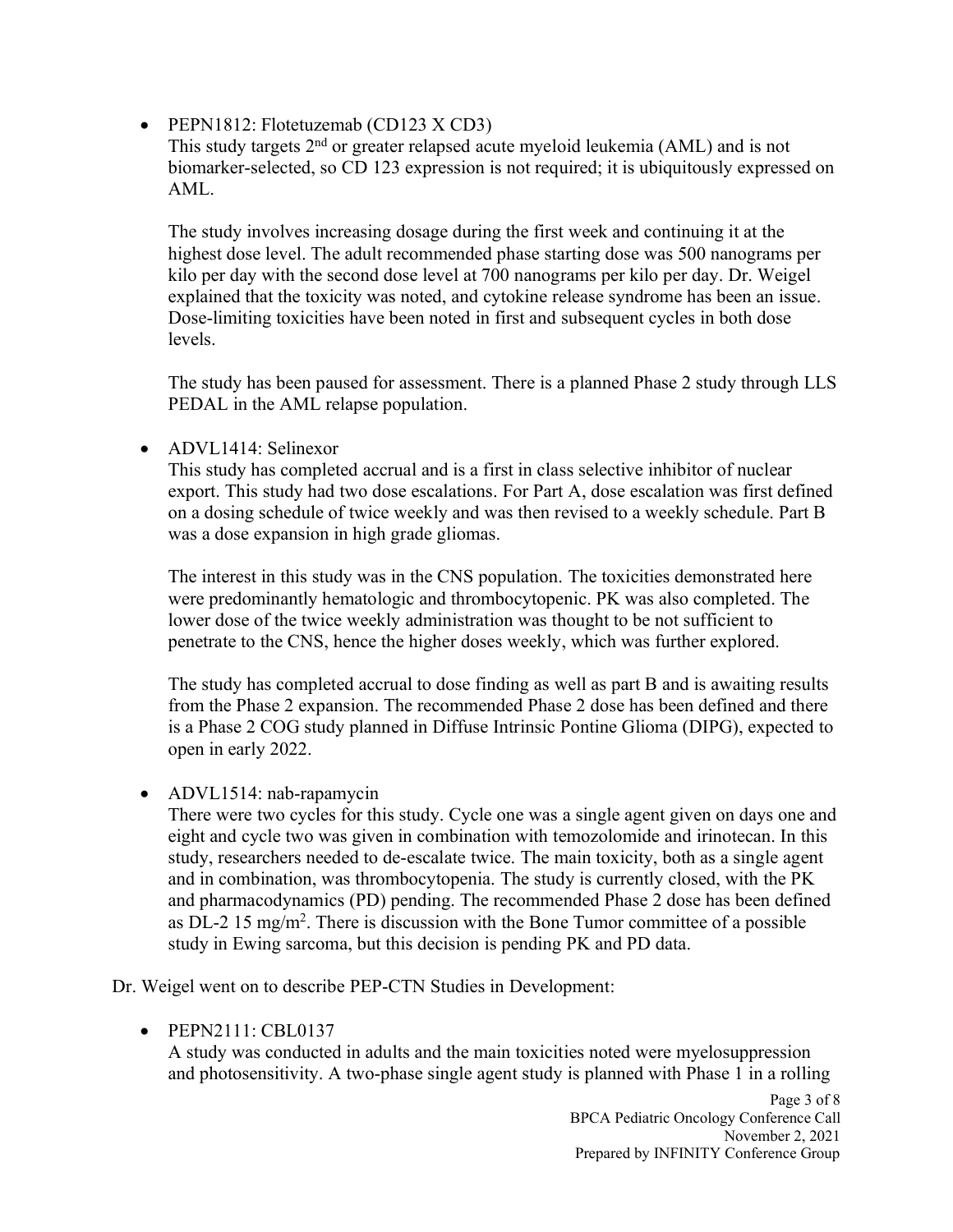six design. Phase 2 is based on preclinical data and will have two cohorts: a progressive/recurrent DIPG/ Diffuse Midline Glioma (DMG) cohort, and a relapsed/refractory osteosarcoma cohort.

The study will begin slightly below the adult recommended Phase 2 dose due to the toxicity of myelosuppression, and then escalating or de-escalating accordingly. PK and PD are planned with activation scheduled in December 2022.

• PEPN2113: Uproleselan (opening soon)

This e-selectin inhibitor will be studied for relapsed refractory AML, for second or greater relapse. E-selectin is found on a subset of AML blasts as a membrane-bound protein. Downs syndrome patients are eligible to participate. The study is biomarker driven and requires greater than 30% e-selectin ligand expression on myeloid blasts.

This medication will be given with chemotherapy. A single agent will be administered on the first day and will be studied in combination with AraC and fludarabine on days 2-6. PK will be studied for the single agent as well as the combination.

This will be a rolling six design evaluating the potential for two dose levels. Planned activation is early 2022.

• PEPN2112: Elimusertib

This is Phase 1/2 study of a novel ATR inhibitor. Preclinical data is available in Ewing sarcoma and alveolar rhabdomyosarcoma targeting deaf domain receptor alterations. This is an oral agent. Phase 1 will define the recommended Phase 2 dose as a single agent. Phase 2 will involve 3 cohorts: Ewing sarcoma, alveolar rhabdomyosarcoma, and a disease agnostic cohort defined by specific DDR abnormalities.

Planned activation is in early 2022.

• PEPN2121: tiragolumab and atezolizumab

This is a Phase 2 study of a novel combination of tiragolumab and atezolizumab. Tiragolumab is a T cell immunoglobulin and immunoreceptor tyrosine-based inhibitory motif (ITIM) domain (TIGIT) inhibitor and atezolizumab works against programmed cell death-ligand 1 (PD-L1). This is a novel combination in pediatrics, targeting SMARCB1 & SMARCA4 deficient tumors.

Preclinical data suggests that that SMARCB1 tumors are uniquely sensitive to the combination of PD-L1 and TIGIT inhibition, with multiple responses noted in the adult studies to date. In a randomized Phase 2 study in adults, there was improvement in survival and overall response rate in non-small cell lung carcinoma.

The planned cohorts are malignant rhabdoid tumor, poorly differentiated chordoma, epithelioid sarcoma, atypical teratoid rhabdoid tumors, renal cell carcinoma, and other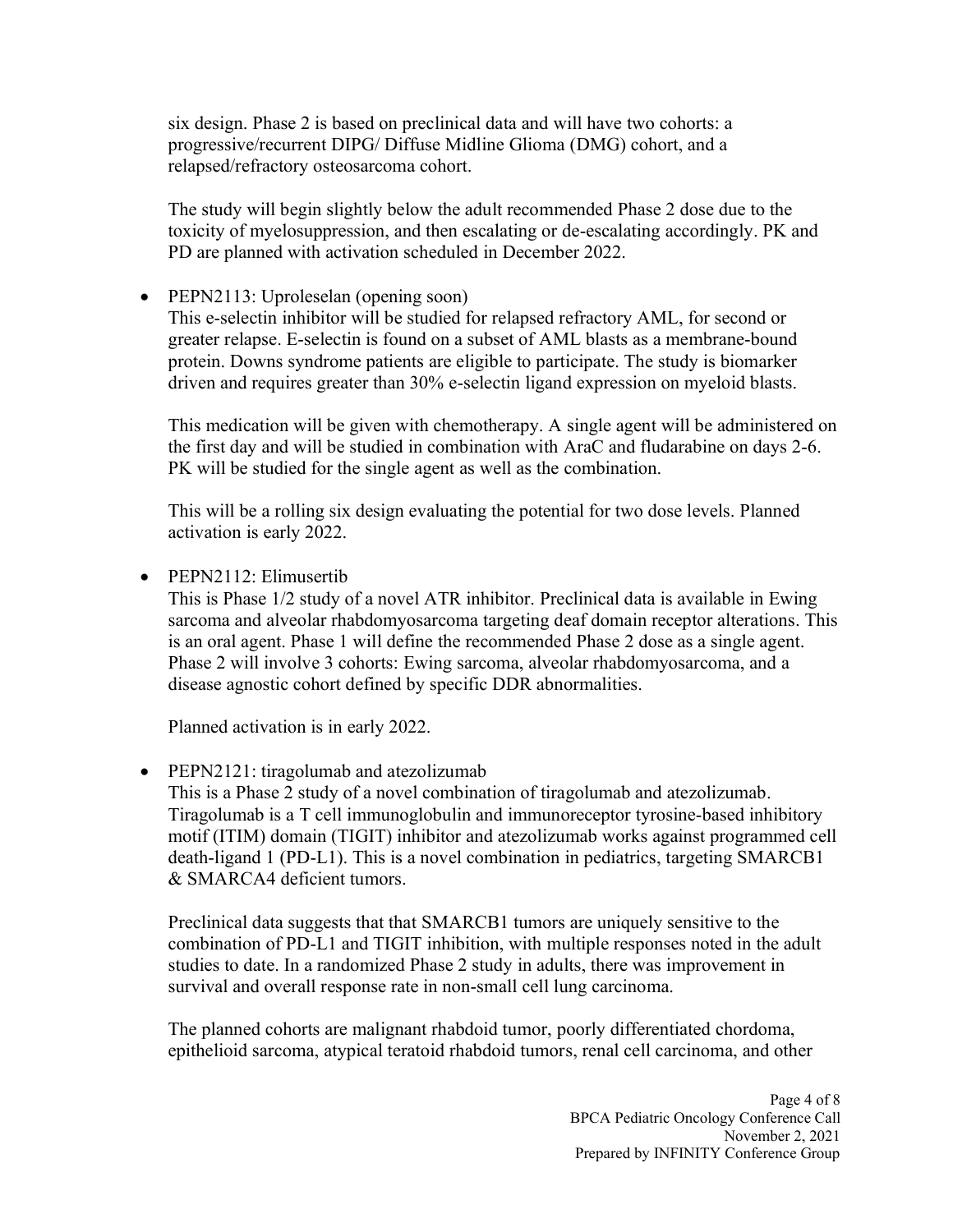SMARCB1 & SMARCA4 deficient tumors. The study will include a safety phase for patients under 12 years old, but will enroll adults as well as children.

Planned activation is in early 2022.

Dr. Reaman agreed that these studies represent opportunities for Written Requests, both for single agent and combination formulations. He asked the group for any additional thoughts on products for group discussion.

Dr. Donoghue commented on the tiragolumab and atezolizumab overview, noting that there has been a lot of recent development in the non-small cell lung cancer space for a checkpoint inhibitor plus an anti-TIGIT. She appreciated the comments related to the ABI drug and found information on the toxicity profile in children and dose de-escalation informative.

Dr. Reaman commented on selinexor with radiation and a potential opportunity for treatment of newly diagnosed DIPG. Flotetuzemab is also of significant interest in the AML space as part of the PEDAL study that could potentially be conducted as an international program with the European AML group. He noted that tegavivit is also of potential interest and asked the group for feedback on inviting some of the sponsors to present on these drugs.

Dr. Glade-Bender noted that there was a suspension early on in the selinexor trial which precluded researchers from testing the drug in younger patients, and particularly for diseases for which they were very interested like Wilms' tumors and neuroblastoma.

Dr. Reaman responded that BPCA and Written Requests do offer some options, with respect to formulations. If there is, in fact, interest in evaluating this in a pediatric population, and if a pediatric appropriate formulation is feasible, then one of the requirements of the Written Requests is to make that formulation available not only for investigational purposes, but also for commercial purposes, if the results of the planned studies are positive.

Written Requests generally are required to address all potential pediatric indications, so there could be an opportunity to do so via this mechanism. Drugs that are fairly recently approved, with significant patent life, could appropriately incentivize a sponsor.

Dr. Glade-Bender commented that an extemporaneous formulation is now approved, but the approval came too late for this trial. So, it will be available for the DIPG study going forward.

Dr. Reaman then asked Dr. Glade-Bender to comment on the NCI/COG ComboMATCH Program.

## **NCI ComboMATCH**

Dr. Glade-Bender noted that ComboMATCH is the follow-up study to the MATCH trial, testing the premise that combinations are more likely to provide clinical benefit than single agents. The study will also test a hypothesis that the preclinical data from in vivo models can predict clinical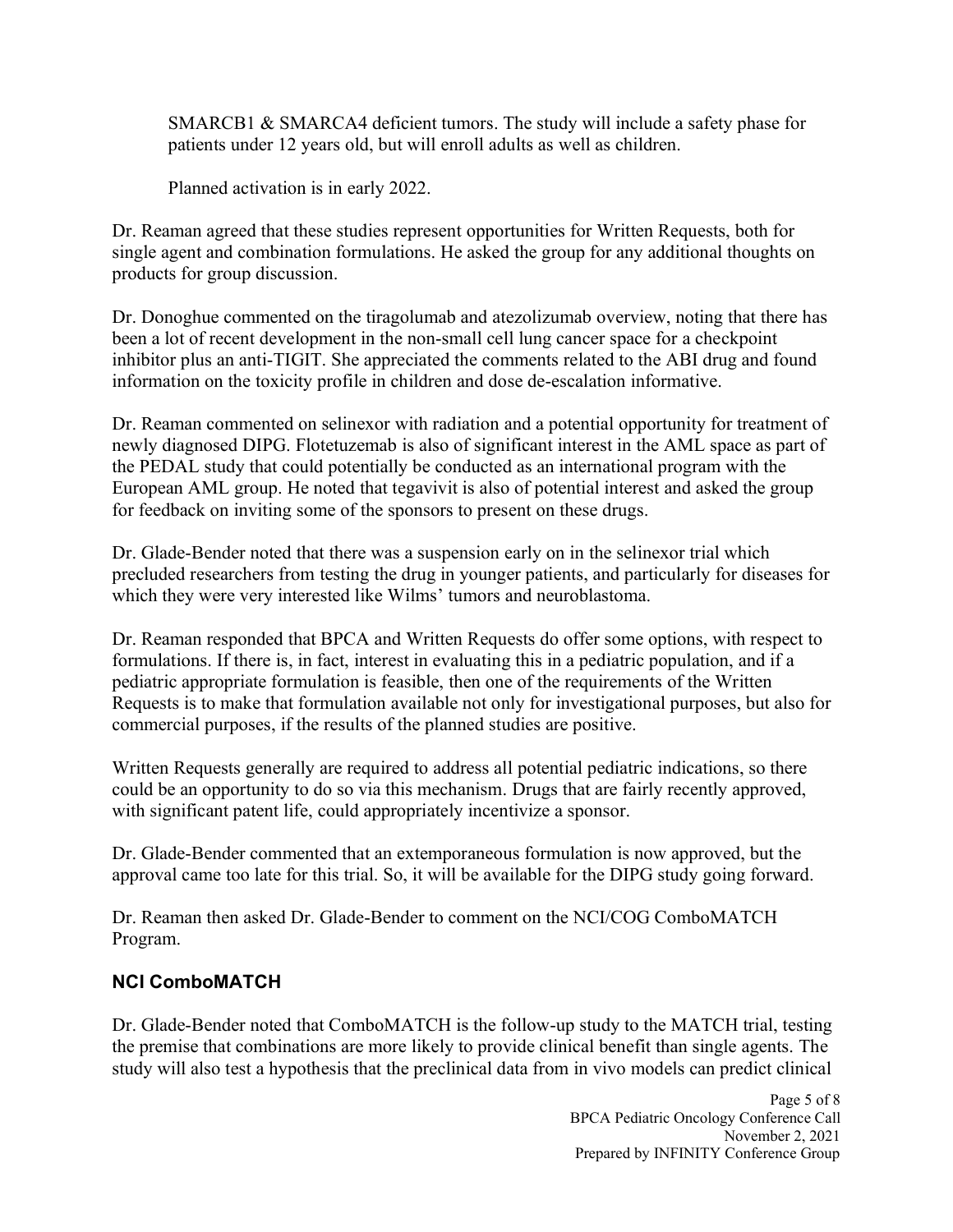benefit. This is a challenge for pediatrics, because there has been less preclinical testing that meets the appropriate bar of evidence.

ComboMATCH eligibility will be determined by standard of care genetic testing, through the National Cancer Institute (NCI) Clinical Laboratory Network, although centralized patient treatment assignment will be provided by the NCI. Initially, each NCI Clinical Trials Network (NCTN) group was to have its own protocol with two to seven substudies each, but that is still pending at this time.

The preliminary plan was for each study to have a molecularly or histology-defined cohort and to test a drug combination or single agent in multiple cohorts. This was based on the original plan to have multiple master protocols under one larger platform. However, from an operational standpoint, this may not be feasible. The pediatric studies may, in fact, have their own master protocol, more akin to the pediatric NCI MATCH.

Dr. Glade-Bender noted that NCI planned to provide some central support including the Molecular Diagnostics Network and the Precision Medicine Analysis and Coordination Center for treatment assignment. She explained that all trials were to be conducted on the CTEP IND and all agents would be brought in under CRADA. CTEP will provide scientific review of all the studies and the NCI-CIRB will be the IRB of record.

The concept development process is a bit complicated, beginning with the ComboMATCH Agents and Genes Working Group and involving multiple layers of review, including the NCI statistics group, the precision medicine group, and the biomarker group, and the Scientific Council.

For this study, the selection criteria included in vivo evidence of anti-tumor activity in at least two relevant models, with additive or synergistic activity. Activity needed to be analogous to clinical benefit, including not just statistically significant slowing of growth rate, but regressions, as well. Additionally, clinical evidence of tolerability of the combination was required and biomarkers for enrichment needed to be part of Standard of Care genomic sequencing panels.

Dr. Glade-Bender noted that it has been difficult to identify drug combinations that are novel, while also meeting the bar of having sufficient in vivo and clinical evidence. The Mitogenactivated protein kinase (MAPK) pathway is the most common molecular aberration to enroll in pediatrics on the on the MATCH study.

In looking at the adult ComboMATCH, there was some hope of applying some of the studies to pediatrics, but the ones that will be opening soon are for diseases not typically found in pediatrics (e.g., triple negative breast cancer). Dr. Park asked if there could be a specific pediatric arm embedded into the adult trials. Dr. Glade-Bender agreed this is a good idea, but the studies are not yet underway and there is hesitation to add another element that might slow down enrollment. This is something to consider for the future.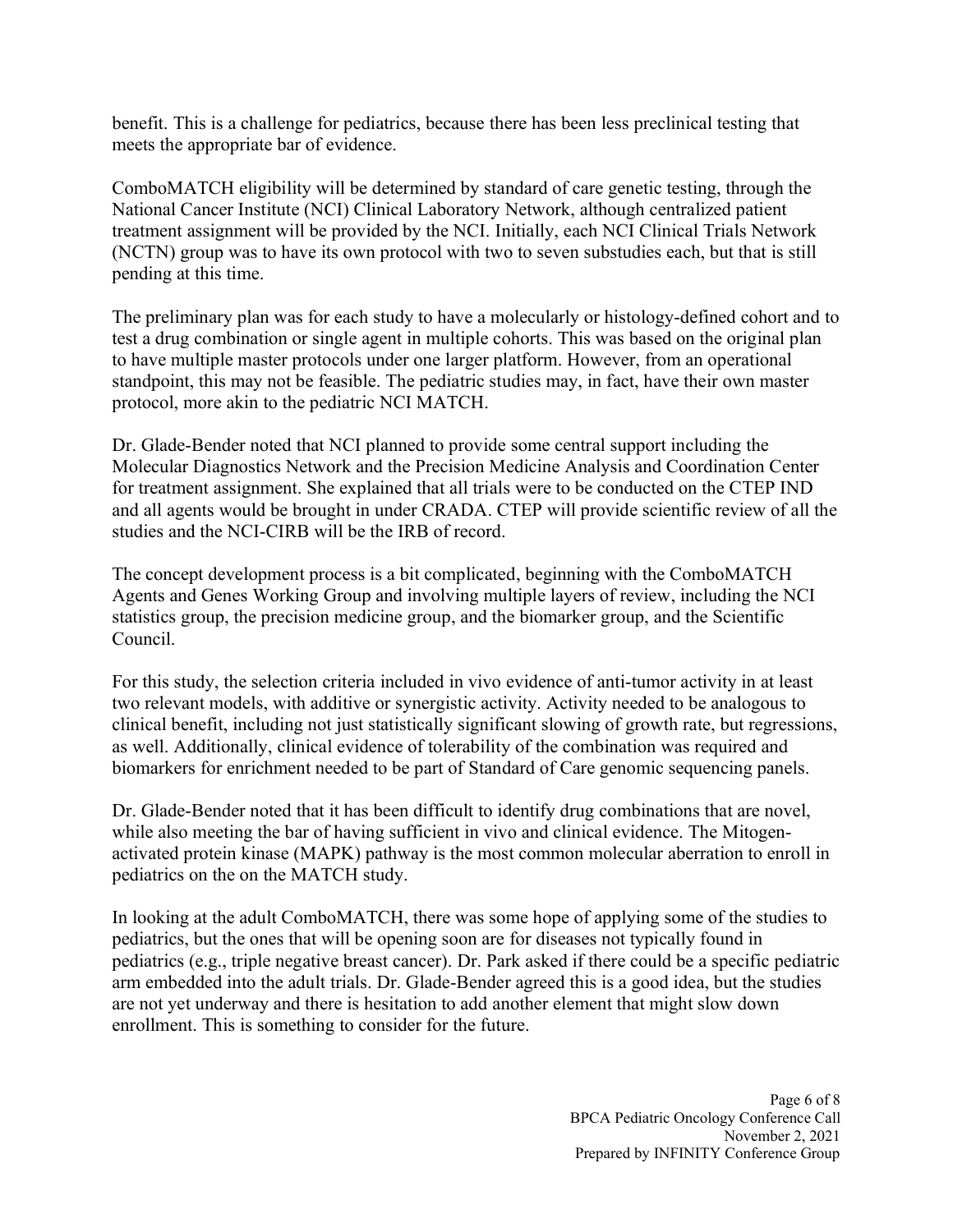Dr. Glade-Bender shared information on a Phase 2 protocol of the combination of a MEK inhibitor selumetinib, with the pan-RAF inhibitor DAY101. This study recently completed accrual, but unfortunately, there was very little activity on the single agent selumetinib. The idea here was that when a MEK is inhibited, the negative feedback is inhibited as well. Preclinical evidence showed that in RAS-mutated rhabdomyosarcoma, the combination of a pan-RAF inhibitor and a MEK inhibitor could induce regression and stable disease.

Dr. Glade-Bender further explained that this study showed clinical evidence for tolerability of selumetinib, from a Phase 2 and low-grade glioma for day 101. The prediction is that the majority of the tolerability issues will be related to skin toxicity. The plan with this trial is to do a safety run using a rolling six design starting at the recommended Phase 2 doses of each of the drugs with one dose reduction. Once a tolerated dose is achieved, the Phase 2 study would have four cohorts: low grade glioma, RAF-altered malignant tumors, RAS-altered malignant tumors, and NF1 malignant tumors.

In response to a participant question, Dr. Glade-Bender clarified that none of these patients will have demonstrated activity to a single agent. She explained that for the molecular or histology cohorts where there has been single agent activity, those arms will be in treatment exposed patients of a single agent. But, for example, for patients with RAS-mutant tumors where there has been no evidence of activity or NF1 Mutant malignancies, those agents will not have to be prior exposed.

Dr. Dunkel asked if those that have pre-exposure to the agent must have progressed on the agent. He asked what would happen if they electively stopped the drug and progressed off of the agent.

Dr. Glade-Bender explained that for the low-grade gliomas, the BRAF V600Es need to have progressed on a BRAF V600E inhibitor. For the fusions, they need to have progressed on a MEK inhibitor, and for a deletion or a deleterious mutation in NF1, they need to have progressed on a on a MEK inhibitor. She clarified that the NF1 strata that is separate is for non-low grade glioma NF deleted tumors, like malignant peripheral nerve sheath tumor, which have not responded to anything.

Dr. Reaman asked if there was commitment from the sponsors for this particular drug. Dr. Glade-Bender confirmed that both AstraZeneca and Day One Biopharmaceuticals were very excited by the idea of this trial.

Dr. Reaman noted that there is no current precedent, at least in oncology, for issuing Written Requests to more than one sponsor, but agreed this is something worth considering, particularly since there are multiple indications that may be addressed here.

Dr. Glade-Bender reiterated that the combinations do not need to be two novel drugs or two biologics. Many of the concepts in adults were combining with chemotherapy. In some cases, there may be only one new agent, combined with a cytotoxin.